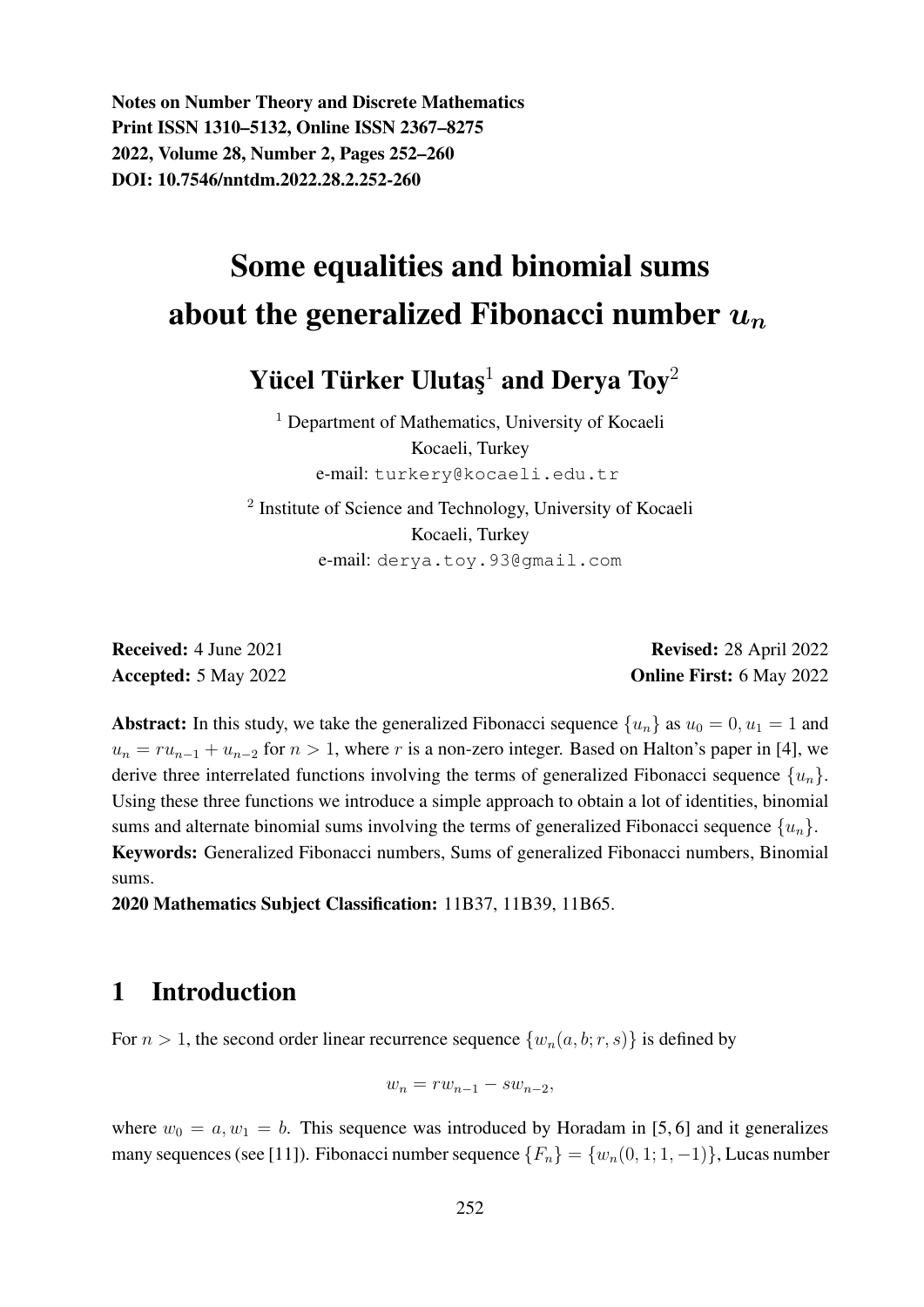sequence  ${L_n} = {w_n(2, 1; 1, -1)}$ , Pell number sequence  ${P_n} = {w_n(0, 1; 2, -1)}$  and Pell– Lucas number sequence  $\{Q_n\} = \{w_n(2, 2; 2, -1)\}\$  are well-known examples of the sequence  $\{w_n\}$ . In this study, we take the generalized Fibonacci sequence  $\{u_n\} = \{w_n(0, 1; r, -1)\}\$ where  $r$  is a non-zero integer. Thus

$$
u_n = ru_{n-1} + u_{n-2}
$$
 (1)

where  $u_0 = 0, u_1 = 1$ . It is cleared that  $u_n = F_n$  (n-th Fibonacci number) and  $u_n = P_n$  (n-th Pell number) for  $r = 1$  and  $r = 2$ , respectively. Let  $\alpha$  be a positive root of the quadratic equation  $x^2 - rx - 1 = 0$  and  $\beta$  its negative root. Then we have the Binet's formula

$$
u_n = \frac{\alpha^n - \beta^n}{\alpha - \beta}.
$$

From the Binet's formula, one can see that

$$
u_{-n} = (-1)^{n+1} u_n \tag{2}
$$

for  $n \geq 0$ .

Numerous authors appear to have been fascinated by the many interesting summation identities involving the Fibonacci and generalized Fibonacci numbers. There are many types of identities involving sums of products of binomial coefficients and Fibonacci or Lucas numbers (see [1, 4, 10–12]). Many authors have been concerned with the generalized Fibonacci sequence  $\{u_n\}$ . They have been searched for the binomial sums, alternate binomial sums, weighted binomial sums of the terms of this sequence and the binomial sums of products of these terms using by matrix methods, generating function methods or in different ways (see [2, 3, 5–9]).

In this study, based on Halton's paper in [4], we derive three interrelated functions involving the terms of generalized Fibonacci sequence  $\{u_n\}$  and introduce a simple approach to obtain a lot of identities, binomial sums and alternate binomial sums involving the terms of generalized Fibonacci sequence  $\{u_n\}$  using these functions. Numerous new identities, binomial sums and alternate binomial sums as well as those found in the existing literature are included a single identity.

## 2 On three interrelated functions involving the generalized Fibonacci numbers  $u_n$

In this section, we will define three interrelated functions involving the generalized Fibonacci numbers  $u_n$  and give some properties of these functions.

Firstly, we define a function

$$
S_1(m,n) = u_m u_n - u_{m+1} u_{n-1} - (-1)^{n-1} u_{m-n+1}.
$$
\n(3)

For all integers  $m$  and  $n$ , we get

$$
S_1(m+1,n) = rS_1(m,n) + S_1(m-1,n)
$$
\n(4)

using equalities (1) and (3). It is also clear from equalities  $(1)$ ,  $(2)$  and  $(3)$  that we can write: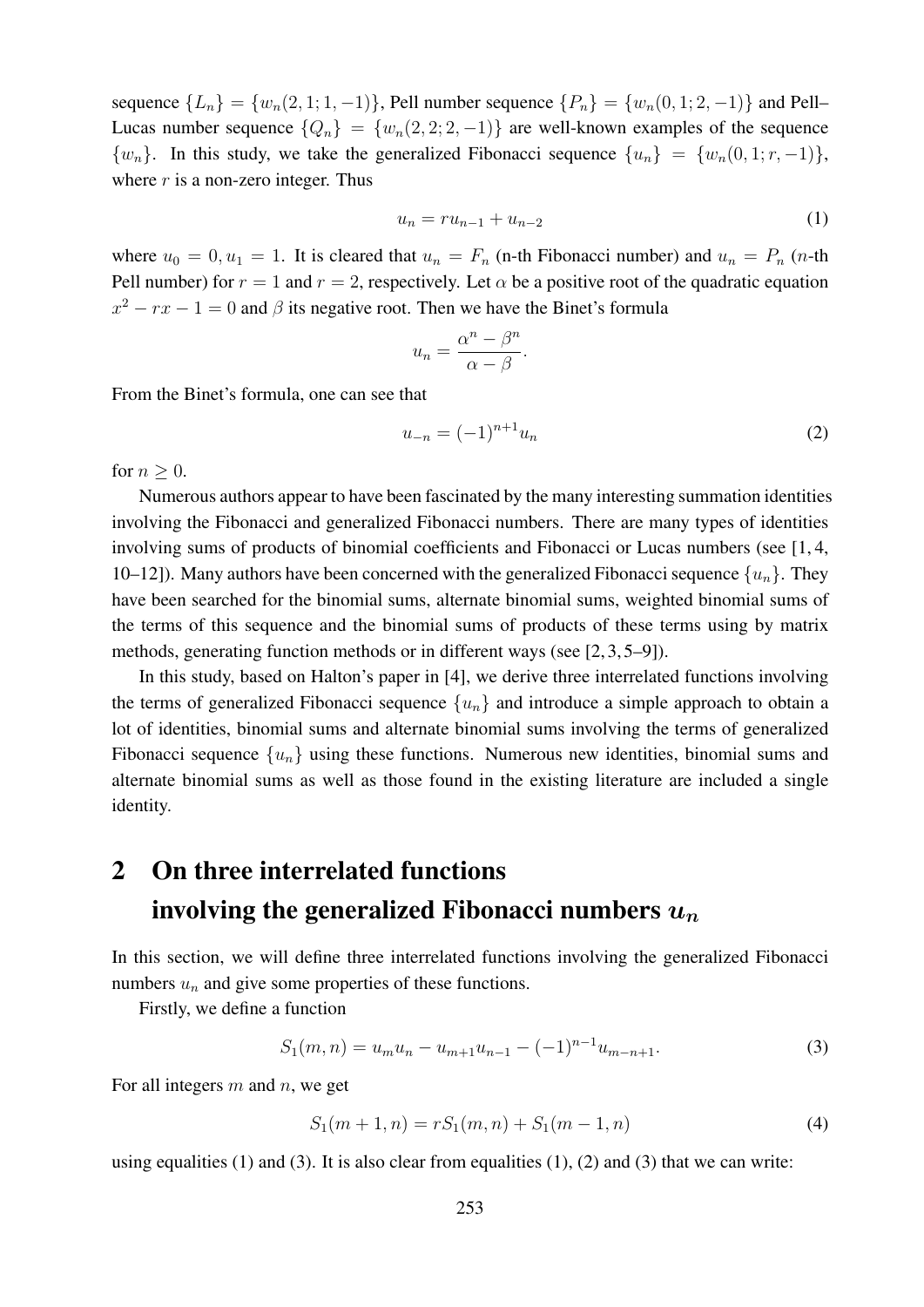$$
S_1(0, n) = 0,\t\t(5)
$$

$$
S_1(1, n) = 0.\t\t(6)
$$

If the equalities (5) and (6) are taken into account in equality (4), it is easily obtained that

$$
S_1(m,n) = 0\tag{7}
$$

for all integers  $m$  and  $n$ .

Now we consider a function

$$
S_2(t, m, n) = u_m u_n - u_{m+t} u_{n-t} - (-1)^{n-t} u_t u_{m-n+t}.
$$
\n(8)

Then by equalities (1) and (8), for all integers  $t$ ,  $m$  and  $n$ 

$$
S_2(t+1,m,n) = S_2(t-1,m,n-2) + rS_2(t,m,n-1). \tag{9}
$$

Since  $u_0 = 0$  and  $u_1 = 1$ , we can easily obtain the following equations from the equalities (1), (3), (7) and (8):

$$
S_2(0, m, n) = 0,
$$
  

$$
S_2(1, m, n) = S_1(m, n) = 0.
$$

Thus, from the equality (9), we obtain that

$$
S_2(t, m, n) = 0 \tag{10}
$$

for all integers  $t$ ,  $m$  and  $n$ .

Finally, we define a function

$$
S_3(k, t, m, n) = u_m^k u_n - \sum_{i=0}^k {k \choose i} (-1)^{(m+1)i} u_{m+t}^{k-i} u_t^i u_{n-kt-mi}.
$$
 (11)

**Theorem 2.1.** *For all integers t, m, n and*  $k \geq 0$ *, we have* 

$$
S_3(k+1,t,m,n) = u_m S_3(k,t,m,n).
$$
 (12)

*Proof.* From the definition of the function  $S_3(k, t, m, n)$ , we can write

$$
S_3(k+1,t,m,n) = u_m^{k+1}u_n - \sum_{i=0}^{k+1} \binom{k+1}{i} (-1)^{(m+1)i} u_{m+t}^{k+1-i} u_t^i u_{n-(k+1)t-mi}.
$$

Since

$$
\binom{k+1}{i} = \binom{k}{i} + \binom{k}{i-1}
$$

$$
\binom{k}{i} = 0,
$$

i

and for  $i < 0$  or  $0 \leq k < i$ 

we obtain that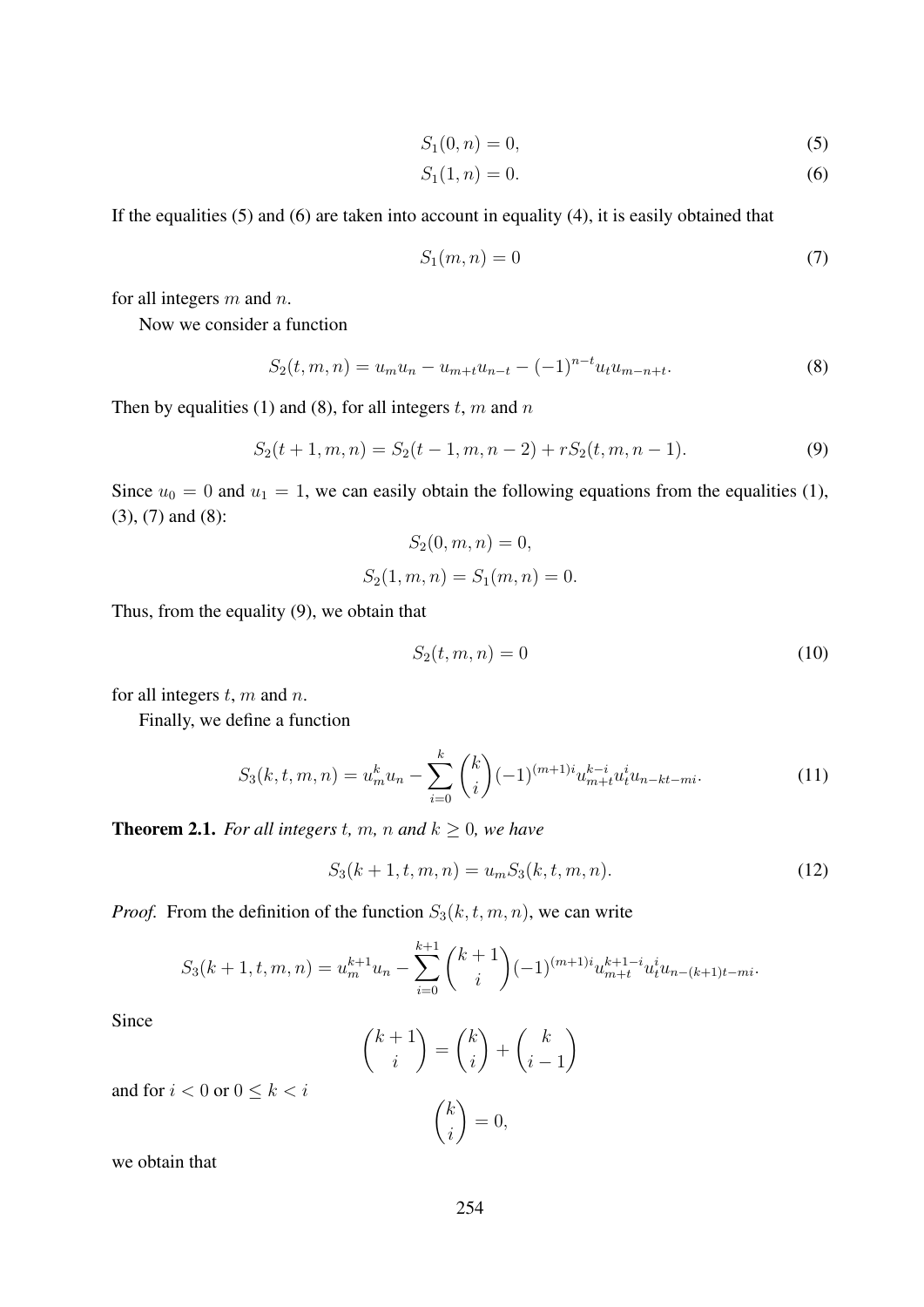$$
S_3(k+1,t,m,n) = u_m^{k+1}u_n - \sum_{i=0}^k {k \choose i} (-1)^{(m+1)i} u_{m+t}^{k+1-i} u_i^i u_{n-(k+1)t-mi}
$$
  

$$
- \sum_{i=0}^k {k \choose i} (-1)^{(m+1)(i+1)} u_{m+t}^{k-i} u_i^{i+1} u_{n-(k+1)t-m(i+1)}
$$
  

$$
= u_m^{k+1} u_n - \sum_{i=0}^k {k \choose i} (-1)^{(m+1)i} u_{m+t}^{k-i} u_i^i (u_{m+t} u_{n-(k+1)t-mi}
$$
  

$$
+ (-1)^{m+1} u_t u_{n-(k+1)t-m(i+1)}.
$$

Since the equality (10) is true for all integers m, n and t, taking  $n - tk - mi$  instead of n in equality (8), we can write

$$
u_m u_{n-tk-mi} = u_{m+t} u_{n-t(k+1)-mi} + (-1)^{n-t(k+1)-mi} u_t u_{m(i+1)-n+t(k+1)}
$$
  
= 
$$
u_{m+t} u_{n-t(k+1)-mi} + (-1)^{m+1} u_t u_{n-m(i+1)-t(k+1)}
$$

using by equality (2). Thus, we have

$$
S_3(k+1, t, m, n) = u_m^{k+1} u_n - u_m \sum_{i=0}^k {k \choose i} (-1)^{(m+1)i} u_{m+t}^{k-i} u_t^i u_{n-tk-mi}
$$
  
=  $u_m S_3(k, t, m, n)$ 

 $\Box$ 

by equality (11).

**Theorem 2.2.** *For all integers t, m, n and*  $k \geq 0$ *, we have* 

$$
S_3(k, t, m, n) = 0.
$$

*Proof.* Taking  $k = 0$  in equality (11), we get

$$
S_3(0, t, m, n) = u_n - u_n = 0.
$$

Similarly, if we take  $k = 1$  in equality (11), we get

$$
S_3(1, t, m, n) = u_m u_n - u_{m+t} u_{n-t} - (-1)^{m+1} u_t u_{n-t-m}
$$
  
=  $u_m u_n - u_{m+t} u_{n-t} - (-1)^{n-t} u_t u_{m-n+t}$   
=  $S_2(t, m, n)$ 

by equalities (2) and (8). From the equalities (10), we get  $S_3(1, t, m, n) = 0$ . Thus, the desired result is obtained from the Theorem 2.1.  $\Box$ 

## 3 Some equalities and binomial sums about the generalized Fibonacci numbers  $u_n$

In this section, we will give some equalities, binomial sums and alternate binomial sums about the generalized Fibonacci number  $u_n$  that can be derived from some special cases of the equality (11). Since sums and identities involving Fibonacci or generalized Fibonacci numbers are in a closed form, it is very interesting to investigate these types of identities and sums.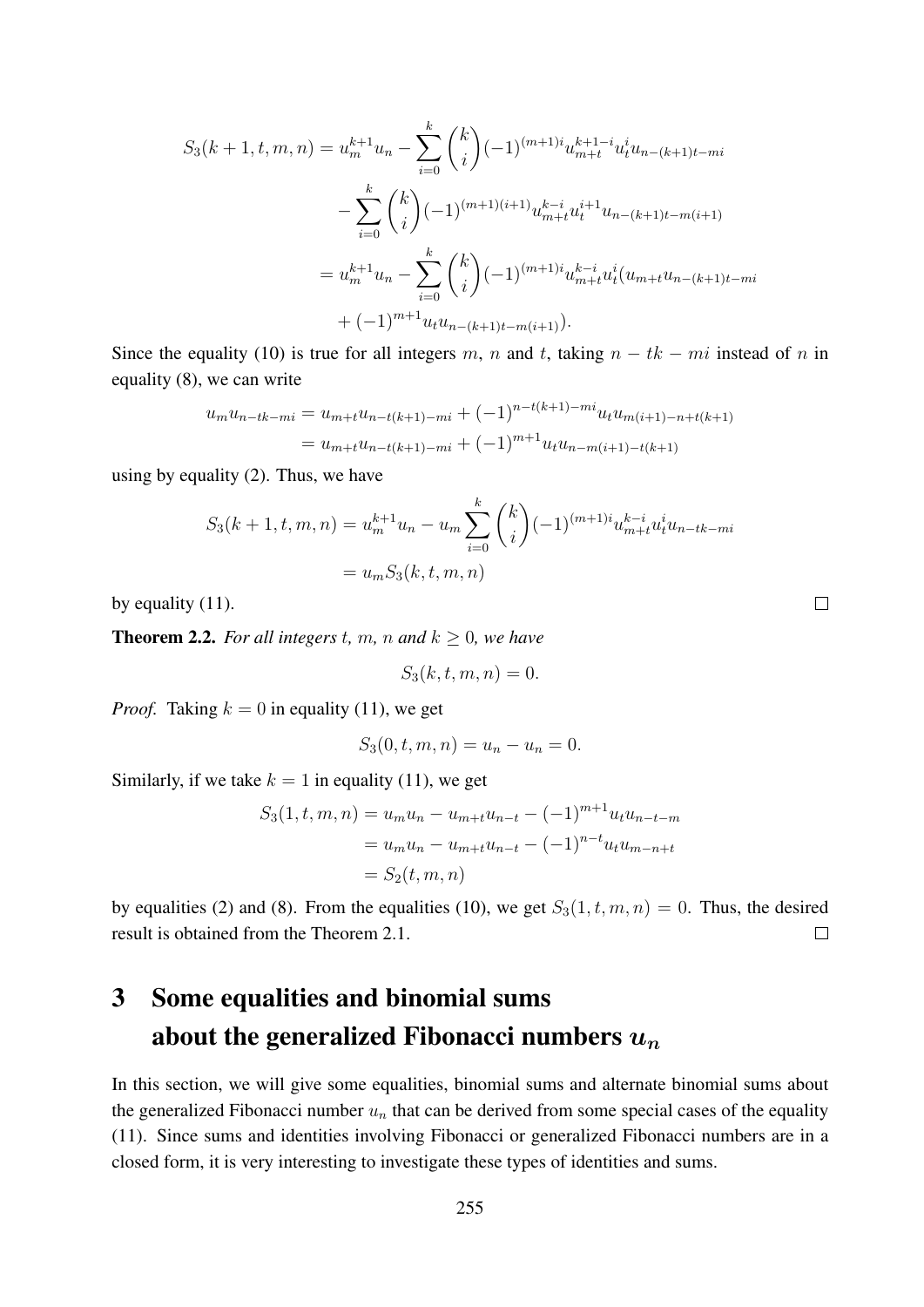Now let us take  $-m$  and  $-n$  instead of m and n respectively in equality (11), we get

$$
u_{-m}^{k}u_{-n} = \sum_{i=0}^{k} {k \choose i} (-1)^{(-m+1)i} u_{-m+t}^{k-i} u_{t}^{i}u_{-n-kt+mi}
$$

by Theorem 2.2. Since  $u_{-n} = (-1)^{n+1}u_n$  for  $n \ge 0$ , we have

$$
u_m^k u_n = \sum_{i=0}^k \binom{k}{i} (-1)^{(m-t)i} u_{m-t}^{k-i} u_t^i u_{n+kt-mi}.
$$

This final sum can also be obtained by substituting  $-t$  for t in equality (11).

On the left of each equalities below, we write the function  $S_3(k, t, m, n)$  as  $(k, t, m, n)$  briefly and use the equality (2) to remove the negative subscripts in some cases.

$$
(k, t, -m, -kt - n) : u_m^k u_{kt+n} = \sum_{i=0}^k {k \choose i} (-1)^{(m-t)i} u_{m-t}^{k-i} u_{i}^{i} u_{n+2kt-mi}
$$
  

$$
(k, t, m, -kt) : u_m^k u_{kt} = \sum_{i=0}^k {k \choose i} (-1)^{kt+i} u_{m+i}^{k-i} u_{i}^{i} u_{2kt+mi}
$$
  

$$
(k, t, m, m) : u_m^{k+1} = \sum_{i=0}^k {k \choose i} (-1)^{m-i+1+kt} u_{m+t}^{k-i} u_{i}^{i} u_{m(i-1)+kt}
$$
  

$$
(k, t, m, nt) : u_m^k u_{nt} = \sum_{i=0}^k {k \choose i} (-1)^{(m+1)i} u_{m+t}^{k-i} u_{i}^{i} u_{n-(k+1)m}
$$
  

$$
(k, t, mt, n) : u_{mt}^k u_n = \sum_{i=0}^k {k \choose i} (-1)^{(mt+1)i} u_{(m+1)i}^{k-i} u_{i}^{i} u_{n-(m+k)t}
$$
  

$$
(k, t, m, 0) : 0 = \sum_{i=0}^k {k \choose i} (-1)^{kt+i+1} u_{m+t}^{k-i} u_{i}^{i} u_{mi+kt}
$$
  

$$
(k, t, m, 1) : u_m^k = \sum_{i=0}^k {k \choose i} (-1)^{kt+i+1} u_{m+t}^{k-i} u_{i}^{i} u_{mi+kt-1}
$$
  

$$
(k, t, mt, 0) : 0 = \sum_{i=0}^k {k \choose i} (-1)^{kt+i+1} u_{(m+1)i}^{k-i} u_{i}^{i} u_{mi+kt-1}
$$
  

$$
(k, t, 1, n) : u_n = \sum_{i=0}^k {k \choose i} (-1)^{kt-i} u_{i+1}^{k-i} u_{i}^{i} u_{n+2kt+i}
$$
  

$$
(k, t, 1, -n - kt) : u_{nt} = \sum_{i=0}^k {k \choose i} (-1)^{kt-i} u_{i+1}^{k-i} u_{i}^{i} u_{n+2kt+i}
$$
  

$$
(k, t, 1, -kt) : u_{nt} = \sum_{
$$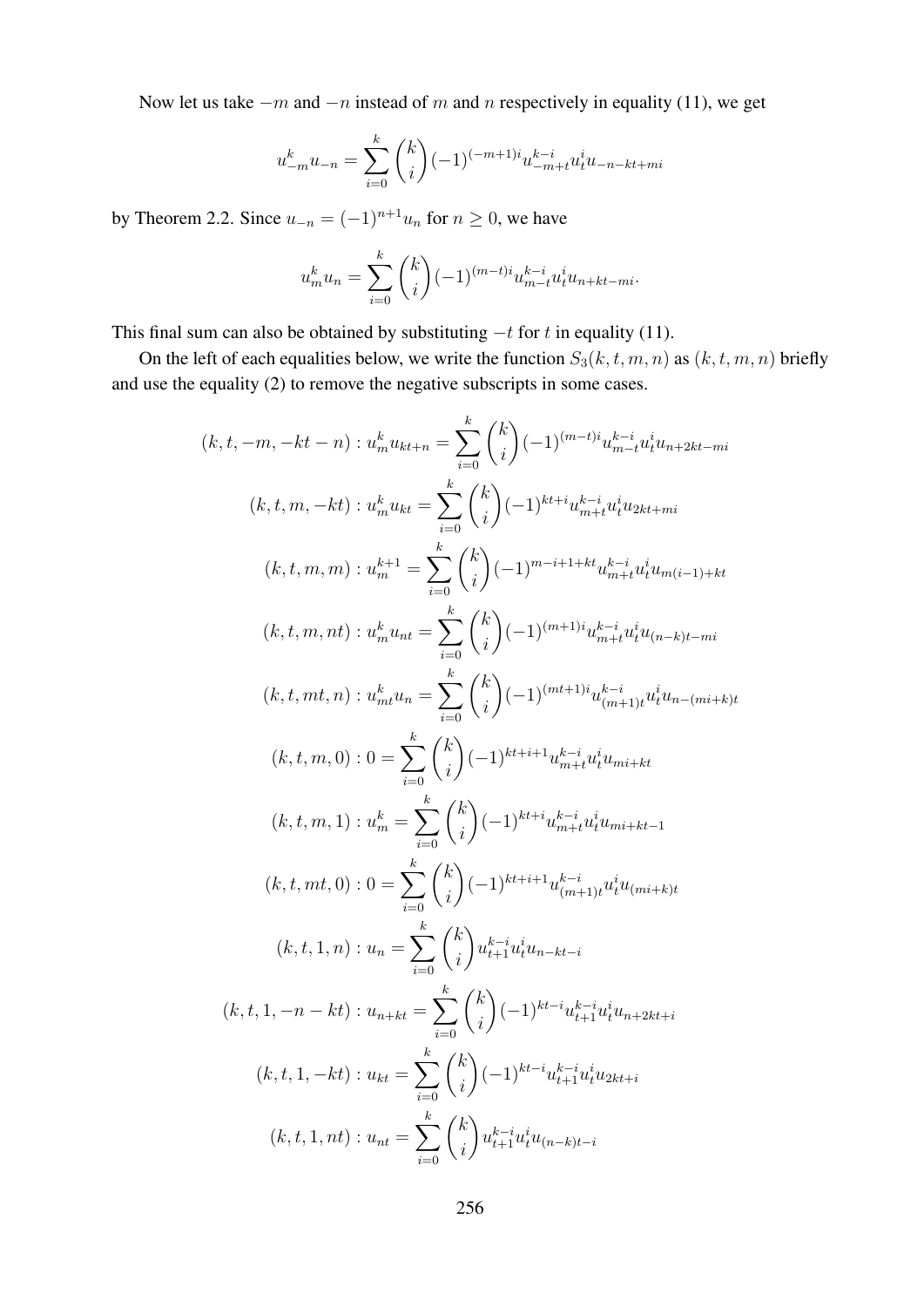$$
(k, t, 2, n) : r^{k}u_{n} = \sum_{i=0}^{k} {k \choose i} (-1)^{i} u_{i+2}^{k-i} u_{i}^{i} u_{n-k+2i}
$$
  
\n
$$
(k, t, 2, -kt) : r^{k}u_{kt} = \sum_{i=0}^{k} {k \choose i} (-1)^{kt-i} u_{i+2}^{k-i} u_{i}^{i} u_{2(kt+i)}
$$
  
\n
$$
(k, 1, m, n) : u_{m}^{k}u_{n} = \sum_{i=0}^{k} {k \choose i} (-1)^{(m+1)i} u_{m+1}^{k-i} u_{n-k-mi}
$$
  
\n
$$
(k, 1, m, k) : u_{m}^{k}u_{k} = \sum_{i=0}^{k} {k \choose i} (-1)^{i+1} u_{m+1}^{k-i} u_{m-k-mi}
$$
  
\n
$$
(k, 2, m, n) : u_{m}^{k}u_{n} = \sum_{i=0}^{k} {k \choose i} (-1)^{(m+1)i} r^{i} u_{m+2}^{k-i} u_{n-2k-mi}
$$
  
\n
$$
(k, t, 1, 0) : 0 = \sum_{i=0}^{k} {k \choose i} (-1)^{kt+i+1} u_{i+1}^{k-i} u_{i}^{i} u_{kt+i}
$$
  
\n
$$
(k, t, 2, 0) : 0 = \sum_{i=0}^{k} {k \choose i} (-1)^{kt+i+1} u_{i+2}^{k-i} u_{i}^{i} u_{kt+i}
$$
  
\n
$$
(k, 1, m, 0) : 0 = \sum_{i=0}^{k} {k \choose i} (-1)^{k+i+1} u_{m+1}^{k-i} u_{k+mi}
$$
  
\n
$$
(k, 1, m, 1) : u_{m}^{k} = \sum_{i=0}^{k} {k \choose i} (-1)^{k+i} u_{m+1}^{k-i} u_{k+mi-1}
$$
  
\n
$$
(k, 1, 1, -n) : u_{n} = \sum_{i=0}^{k} {k \choose i} (-r)^{k-i} u_{n+k+i}
$$
  
\n
$$
(k, 1, 1, -k) : u_{k} = \sum_{i=0}^{k} {k \choose i} (-r)^
$$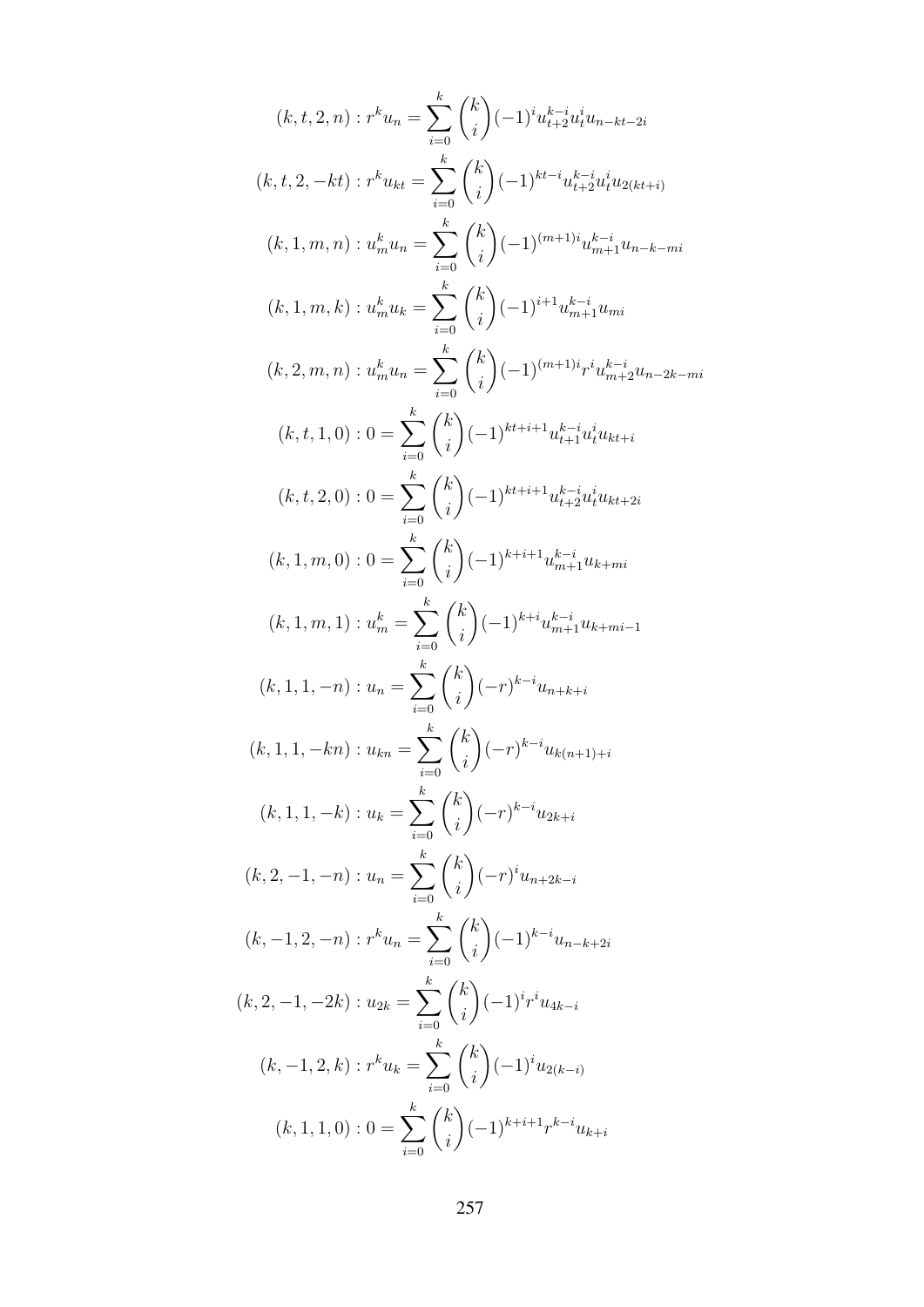$$
(k, 2, -1, 0) : 0 = \sum_{i=0}^{k} {k \choose i} (-1)^{i+1} r^{i} u_{2k-i}
$$
  
\n
$$
(k, -1, 2, 0) : 0 = \sum_{i=0}^{k} {k \choose i} (-1)^{i} u_{k-2i}
$$
  
\n
$$
(1, t, m, n) : u_m u_n - u_{m+t} u_{n-t} = (-1)^{m+1} u_t u_{n-m-t}
$$
  
\n
$$
(1, t, m, -n) : u_m u_n = (-1)^{t} (u_{m+t} u_{n+t} - u_t u_{n+m+t})
$$
  
\n
$$
(1, t, m, -m) : u_m^2 = (-1)^{t} (u_{m+t}^2 - u_t u_{2m+t})
$$
  
\n
$$
(1, t, m, n-t) : u_m u_{n-t} = u_{m+t} u_{n-2t} + (-1)^{m+1} u_t u_{n-m-2t}
$$
  
\n
$$
(1, t, m, n, t) : u_{m+3} u_{m-s} = (-1)^{s-m-1} u_{m+t} u_{n-t} + u_{s-t} u_{s+t}
$$
  
\n
$$
(1, 1, m, n) : u_{m+1} u_{n-1} - u_m u_n = (-1)^m u_{n-m-1}
$$
  
\n
$$
(1, 1, m, n, -1) : u_{m+1} u_{n-2} - u_m u_{n-1} = (-1)^m u_{n-m-2}
$$
  
\n
$$
(1, 2, m-1, n, -1) : u_{m-1} u_{n-1} = u_{m+1} u_{n-3} + (-1)^m r u_{n-m-2}
$$
  
\n
$$
(1, 1, m, m) : u_m^2 = u_{m+1} u_{m-1} + (-1)^{m+1}
$$
  
\n
$$
(1, 1, m, m-1) : u_{m+1} u_{m-2} - u_m u_{m-1} = (-1)^{m+1} r
$$
  
\n
$$
(1, 2, m-1, m-1) : u_{m+1} u_{m-3} - u_{m-1}^2 = (-1)^{m} r^2
$$
  
\n
$$
(1, 1, m, -m) : u_{m+2}^2 - u_m^2 = r u_{2m+2}
$$
<

Now we will give an example how different sums can also be obtained by using the above identities. It is clear that many equalities can be obtained in this way.

If we substitute  $t - m$  instead of  $n - t$  in the equality (13) and use the equality (2), we can easily obtain the identity

$$
u_m u_{t-m} = u_{m+t} u_{-m} + (-1)^{m+1} u_t u_{-2m}
$$
  
=  $(-1)^{m+1} (u_{m+t} u_m - u_t u_{2m}).$ 

Dividing the obtained equality by  $u_m$  and using the equality (2), we have

$$
u_t(u_{m+1} + u_{m-1}) = u_{m+t} + (-1)^m u_{t-m}.
$$
\n(15)

Let us add  $-u_t-(-1)^mu_t$  to both sides of equality (15), substitute  $tm+n$  for t in the resulting identity, and sum from  $t = 1$  to  $t = k$ , then we have the following sum:

$$
\sum_{t=1}^{k} u_{tm+n} = \frac{u_{(k+1)m+n} - u_{m+n} - (-1)^m (u_{km+n} - u_n)}{u_{m+1} + u_{m-1} - 1 - (-1)^m}.
$$
 (16)

It can also be seen that this sum can be formulated by Binet's formula or recurrence relation (1) (see [13] and [14]). Taking  $m = 1$  in equality (16), we have

$$
\sum_{t=1}^{k} u_{t+n} = \frac{1}{r} (u_{k+n+1} + u_{k+n} - u_{n+1} - u_n).
$$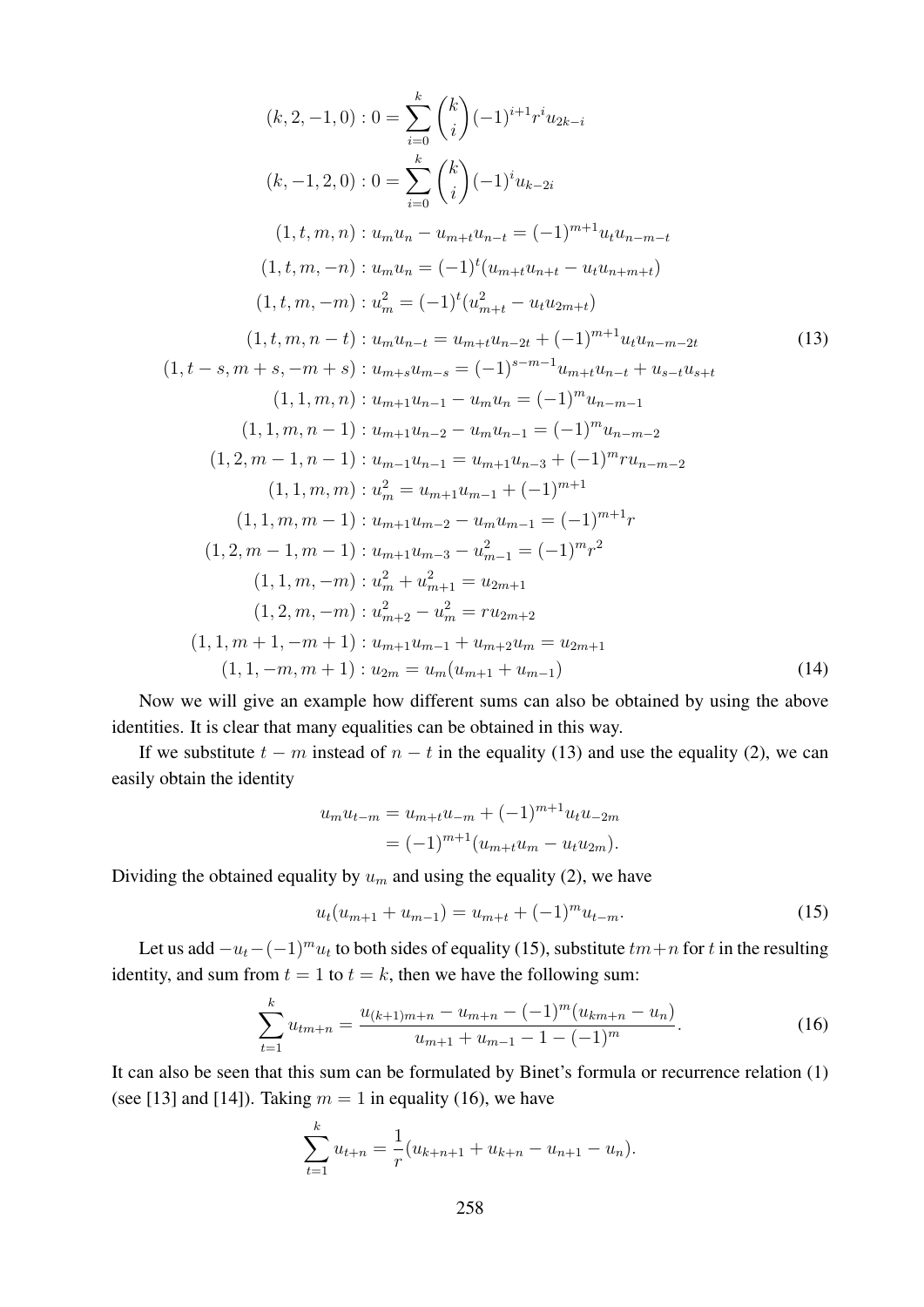Now if we take  $m = 2$ ,  $n = 2s$  and  $m = 2$ ,  $n = 2s - 1$  in equality (16), we obtain

$$
\sum_{t=1}^{k} u_{2(t+s)} = \frac{1}{r} (u_{2(k+s)+1} - u_{2s+1})
$$

and

$$
\sum_{t=1}^{k} u_{2(t+s)-1} = \frac{1}{r} (u_{2(k+s)} - u_{2s}),
$$

respectively, using the recurrence relation (1).

Similarly, taking  $m = 3$  and  $n = 3s$  in equality (16), we get

k

$$
\sum_{t=1}^{k} u_{3(t+s)} = \frac{1}{r(r^2+3)} (u_{3(k+s+1)} + u_{3(k+s)} - u_{3(s+1)} - u_{3s}).
$$

#### Acknowledgements

The authors would like to thank the referees for a number of helpful suggestions for improving the present paper.

#### References

- [1] Adegoke, K. (2018). *Fibonacci and Lucas identities the golden way*. arXiv. https:// doi.org/10.48550/arXiv.1810.12115 .
- [2] Bicknell, M. (1975). A primer on the Pell sequences and related sequences. *The Fibonacci Quarterly*, 13(4), 345–349.
- [3] Filipponi, P., & Horadam, A. F. (1993). Second derivative sequences of the Fibonacci and Lucas polynomials. *The Fibonacci Quarterly*, 31(3), 194–204.
- [4] Halton, J. H. (1965). On a general Fibonacci identity. *The Fibonacci Quarterly*, 3(1), 31–43.
- [5] Horadam, A. F. (1965). Basic properties of a certain generalized sequence of number. *The Fibonacci Quarterly*, 3(3), 161–176.
- [6] Horadam, A. F. (1965). Generating functions for powers of a certain generalized sequence of numbers. *Duke Mathematical Journal*, 32, 437–446.
- [7] Kılıç, E., Ömür, N., & Türker Ulutas, Y., (2009). Matrix representation of the second order recurrence {ukn}. *Ars Combinotaria*, 93, 181–190.
- [8] Kılıç, E., Ömür, N., & Türker Ulutaş, Y. (2011). Binomial sums whose coefficients are products of terms of binary sequences. *Utilitas Mathematica*, 84, 45–52.
- [9] Kılıç, E., Türker Ulutas, Y., & Ömür, N. (2012). Formulas for weighted binomial sums with the powers of terms of binary recurrences. *Miskolc Mathematical Notes*, 13(1), 53–65.